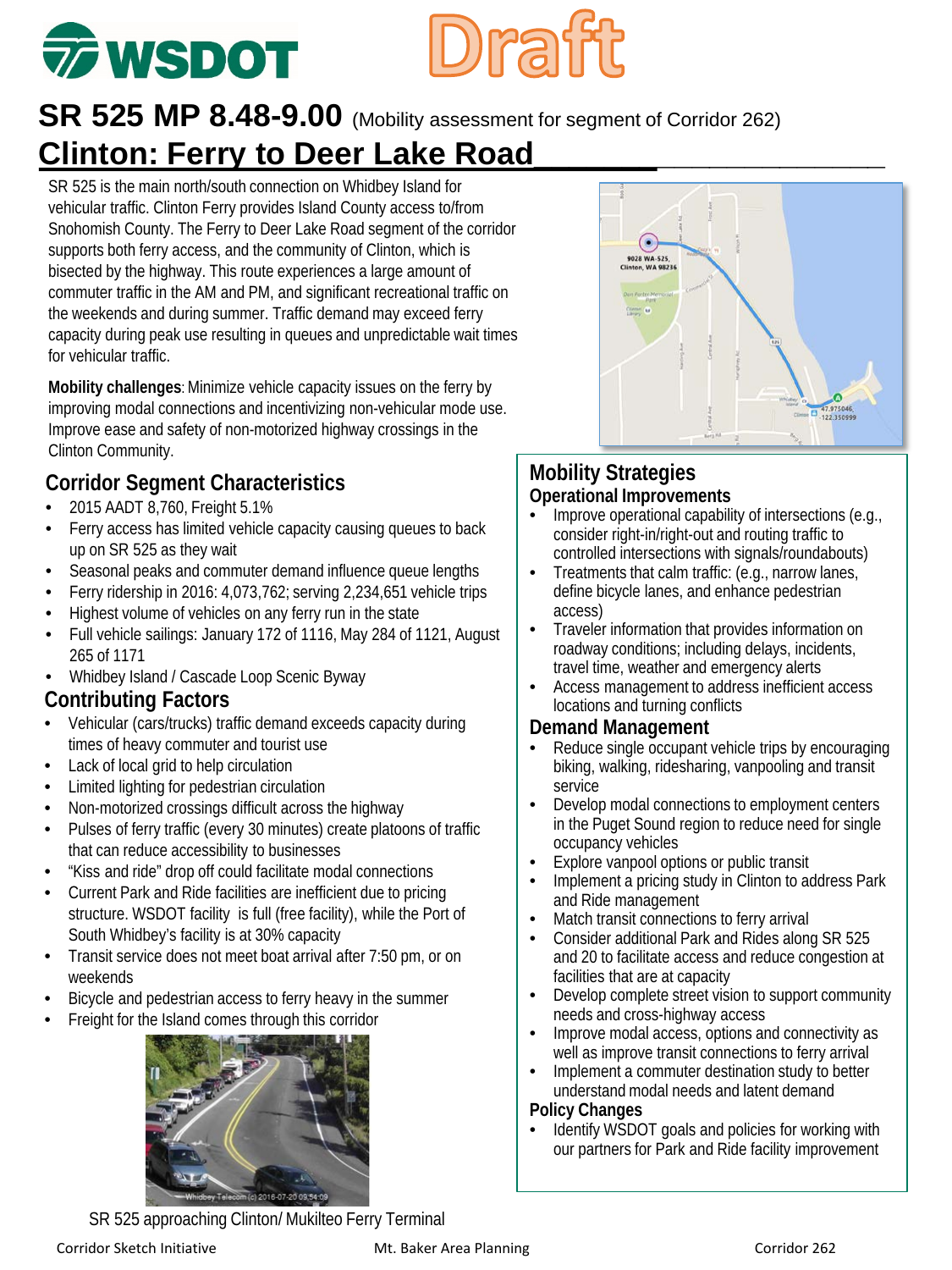## **TO WSDOT**

## **SR 20 MP 12.88-13.00 ( Mobility assessment for segment of Corridor 262) Coupeville Ferry approach\_\_\_\_\_\_\_\_\_\_\_\_\_\_\_\_\_\_\_\_\_\_\_\_\_\_\_**

Coupeville Ferry provides access to/from Jefferson and Island Counties. Access to the Ferry landing from SR 20 is difficult due to left turn restrictions. To access the landing requires a one mile detour on S. Engle Road to S. Fort Casey Road to make a U-turn to reposition for access. The detour uses two County roads.

**Mobility challenges**: It is difficult to access the Ferry line off of SR 20 due to left turn restrictions. Ferry service demand sometimes causes long queues to develop along roadway or onto adjacent state park facilities.

### **Corridor Segment Characteristics**

- 2015 AADT 8,760, Freight 5.1%
- Ferry capacity for vehicles is limited causing queues to back up on SR 20 as they wait
- Seasonal peaks, as well as commuter demand influences the queue length
- Ferry ridership in 2016: 819,285 serving 372,130 vehicles
- Full vehicle Sailings: January 39 of 299, May 131 of 341, August 222 of 472
- Ferry reservation system is in place and has improved predictable travel

## **Contributing Factors**

- High auto/freight traffic demand exceeds capacity during times of heavy tourist use
- Limited vehicle storage and high walk-on demand
- Parking for walk-ons Parking along the shoulders of S. Engle Road, and at the State Park boat launch, reduces bicycle and pedestrian access
- Access to ferry line requires a one mile detour through State Park on County Roads
- Trucks have high centered making the U-turn on S. Engle Road
- West bound traffic approaching the Ferry doesn't always use the signed U-turn, causing back ups
- Farming equipment has problems navigating around ferry traffic queues
- To avoid detour, trucks and vehicles coming from the north use S. Main Street in Coupeville to S. Engle Road as direct access to the Ferry. Departing ferry traffic also use this route to avoid a difficult left turn at SR 20/Race Road junction. Use of the city/county roads increases traffic by Coupeville schools as well as by commercial/farming and residential areas
- Reservation system working well
- Transit service available on weekdays
- **Mobility Strategies Operational Improvements**
	- Address left turn access to ferry queue
	- Provide traveler information on roadway conditions including delays, incidents, travel time, weather, ferry schedules, and emergency alerts
	- Analyze traffic conditions to determine north/south origin of ferry riders to determine ferry access vehicle storage improvements

#### **Demand Management**

- Improve transit/non-motorized access options and connectivity
- Coordinate ferry-transit schedules<br>• Peduce single occupant vehicle tri
- Reduce single occupant vehicle trips by encouraging biking, walking, ridesharing, vanpooling and transit service
- Designate bicycle facilities adjacent to ferry facility and along roads serving as vehicle storage

#### **Strategic Capacity Improvements**

• Consider right-of-way improvements to address ferry vehicle storage along S. Engle Road



SR 20/ Coupeville Ferry Terminal in Keystone Harbor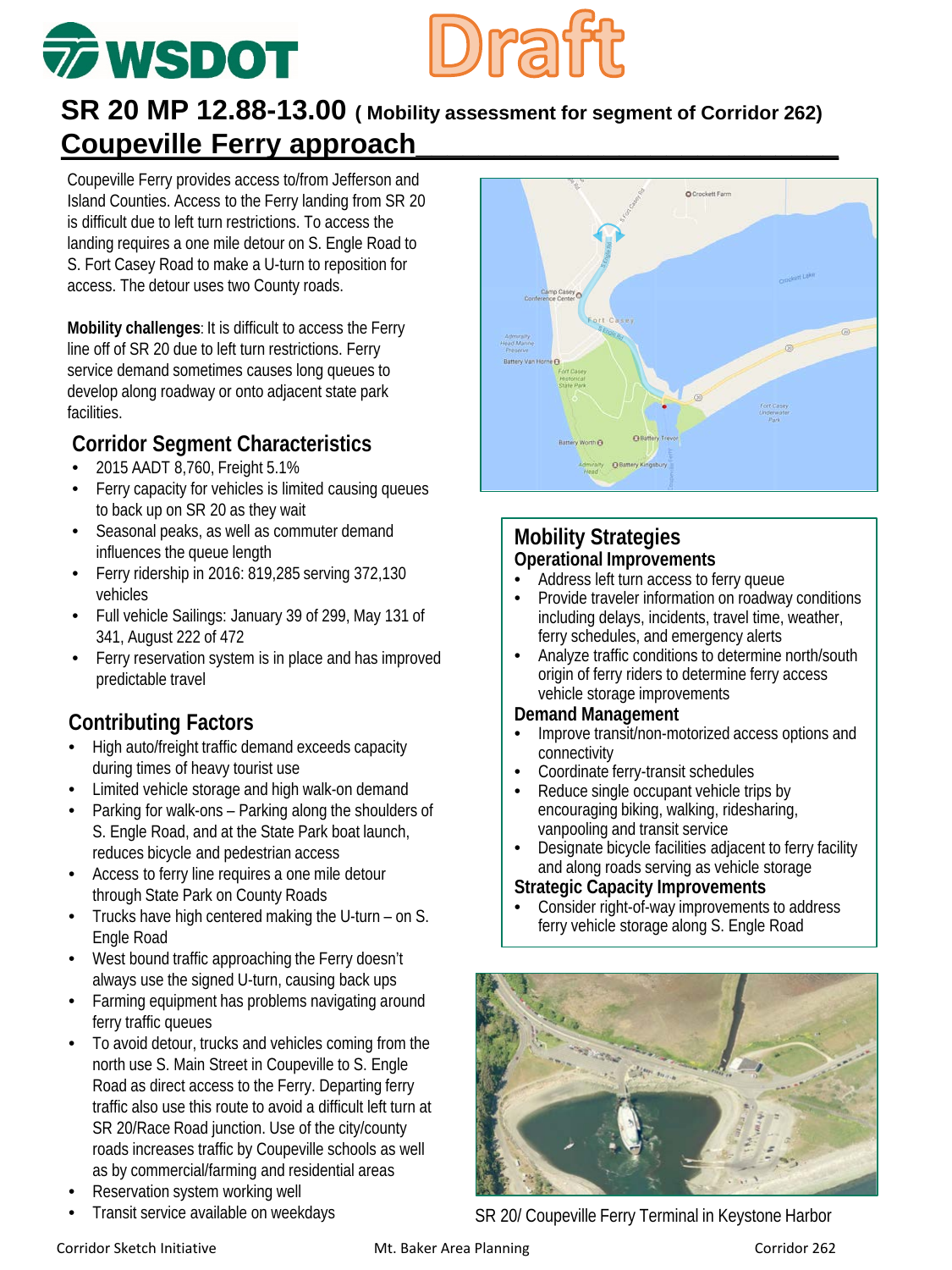## **Diraiff The WSDOT**

## **SR 525 MP 18.92-19.09** ( Mobility assessment for segment of Corridor 262) **Island County/ Freeland/ Bush Point Road Intersection\_\_\_\_\_**

SR 525/SR 20 is the transportation backbone for Whidbey Island vehicular traffic connecting to local communities and for off-island connections to Skagit County and ferries. This system is heavily used by commuter traffic in the AM and PM, and recreational users on the weekends.

**Mobility challenges**: The Freeland unincorporated UGA includes growing commercial and residential development that access SR 525. An outcome of this growth is the presence of queues/delays during peak periods at the intersection with Bush Point/Honeymoon Bay. The Level of Service on County Roads is forecast to fall below the acceptable thresholds with anticipated growth.

### **Corridor Segment Characteristics**

- 2015 AADT 11,151, Freight 6.4%
- Located just north of the second largest UGA on Whidbey Island, after Oak Harbor
- Whidbey Island/Cascade Loop Scenic Byway
- Main access to SR 525 from rural residential development
- Limited access on residential side of highway
- Transit service available only on weekdays

## **Contributing Factors**

- Bush Point/Honeymoon Bay Road confluence with SR 525
- Non-motorized challenges due to lack of facilities linking land uses
- Transit stop locations require pedestrians to cross the highway with no focused locations to make those crossings
- Night illumination is very sparse or absent altogether (e.g., SR 525/Woodard Bay Road where people are walking from Nichols Brothers to Trinity Park and Ride)
- Pulses of traffic from the ferries
- Largest unincorporated area on the Island (Pop.  $2,300$  – if incorporated would be the  $2<sup>nd</sup>$  largest city (behind Oak Harbor)
- Challenging grade for northbound trucks (slow climbing) and southbound where some trucks lose their loads
- Employment dynamics at shipyard (increases/decreases)



#### **Mobility Strategies Operational Improvement**

- Improve operational capability of key intersections
- Traveler information that indicates roadway conditions including delays, incidents, travel time, ferries, weather and emergency alerts

#### **Demand Management**

- Improve non-motorized access to existing transit routes and Park and Ride options.
- Improve non-motorized routes between land use activity, travel generators and new development
- Reduce single occupant vehicle trips by encouraging biking, walking, ridesharing, vanpooling and transit service
- Address pedestrian/bicycle access across highway to reach residential and commercial areas

#### **Policy Changes**

Evaluate Level of Service measures and standards during peak demand



SR 525/ Bush Point Road/ Honeymoon Bay intersection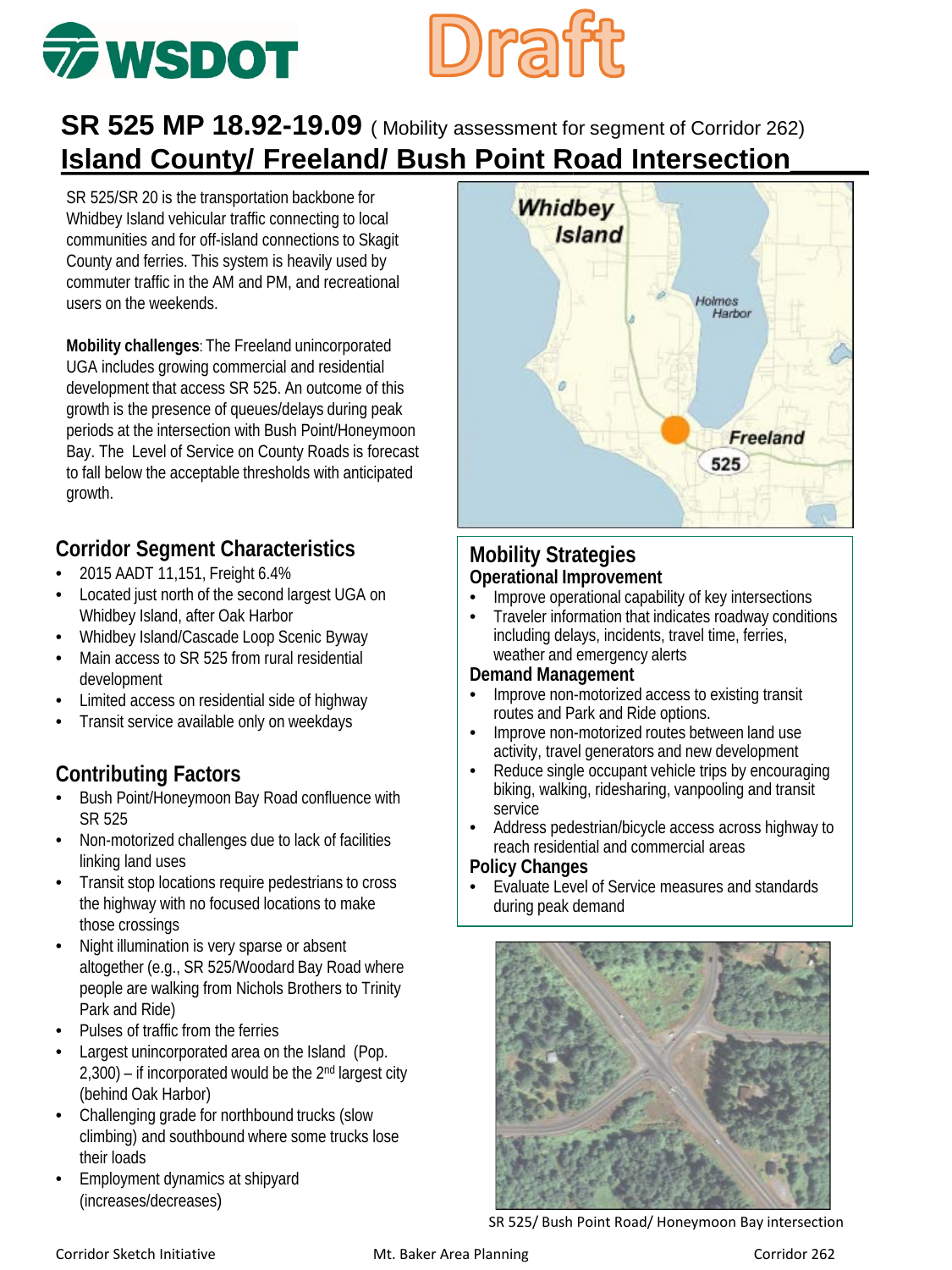## *T***WSDOT SR 20 MP 30.45-34.33** (Mobility assessment for segment of Corridor 262)

## **Oak Harbor Swantown Road to Ault Field Road**

SR 20 is the transportation backbone for north/south travel on north Whidbey Island. Heavy commuter use in the AM and PM, and recreational users on the weekends and summer months congest the corridor. Regional growth in traffic, along with expected population growth in Oak Harbor, will lead to higher traffic volumes on SR 20.

**Mobility challenges**: This segment of the corridor is forecast to experience intersection delay. The city also wants to improve the corridor aesthetics to enhance community identity and support economic vitality, and other modes.

#### **Corridor Segment Characteristics**

- City limits of Oak Harbor
- 2015 AADT 20,575, Freight between 4-5.5%
- 10 signalized intersections
- Highway bisects major regional commercial district
- Whidbey Island / Cascade Loop Scenic Byway
- Transit service available

#### **Contributing Factors**

- Lane drops from two to one southbound, approaching Swantown intersection and northbound just past Goldie and NE Midway Blvd, contributing to delay
- Healthy commercial core with vehicle conflicts at access points
- Schools located on either side of SR 20. Many students walk across the highway for afterschool programs and in 2017 a reconfiguration of the middle schools will increase the need for students to cross the highway in both directions
- NAS Whidbey, the major employer, significantly contributes to peak traffic
- Trucks struggle to stay at speed limits up hill southbound into Swantown and northbound leaving Oak Harbor
- SR 20 and Swantown Road converge creating a bottle neck
- Signal operation / back ups reduce flow
- Heavy traffic can overwhelm the traffic signals, particularly during heavy tourist use and peak travel
- Limited bicycle options, but high demand due to most direct route
- Traffic volumes have changed little since 1999, volumes would need to grow by 40% before intersections fall below LOS E.



SR 20 Oak Harbor looking north

#### **Mobility Strategies Operational Improvements**

- Adaptive signal operations to reduce vehicle delay
- Traveler information that provides information on ferries and roadway conditions including delays, incidents, travel time, weather and emergency alerts
- Address access management to reduce conflict points and increases throughput on SR 20 and key intersections

#### **Demand Management**

- Transit service modifications to accommodate shift changes and flexible work hours at the Naval Air Station (NAS) Whidbey
- Access management to address turning conflicts
- Improve integration between available park and ride facilities, bus shelters / transit services and facilities.
- Explore expansion or addition of park and ride facilities to reduce single occupancy vehicle trips.
- Reduce single occupant vehicle trips by encouraging biking, walking, ridesharing, vanpooling and transit service
- Improve modal access, options and connectivity
- Evaluate SR 20 pedestrian crossing accommodation for all ages and abilities
- Designate bicycle facilities along or parallel to SR 20